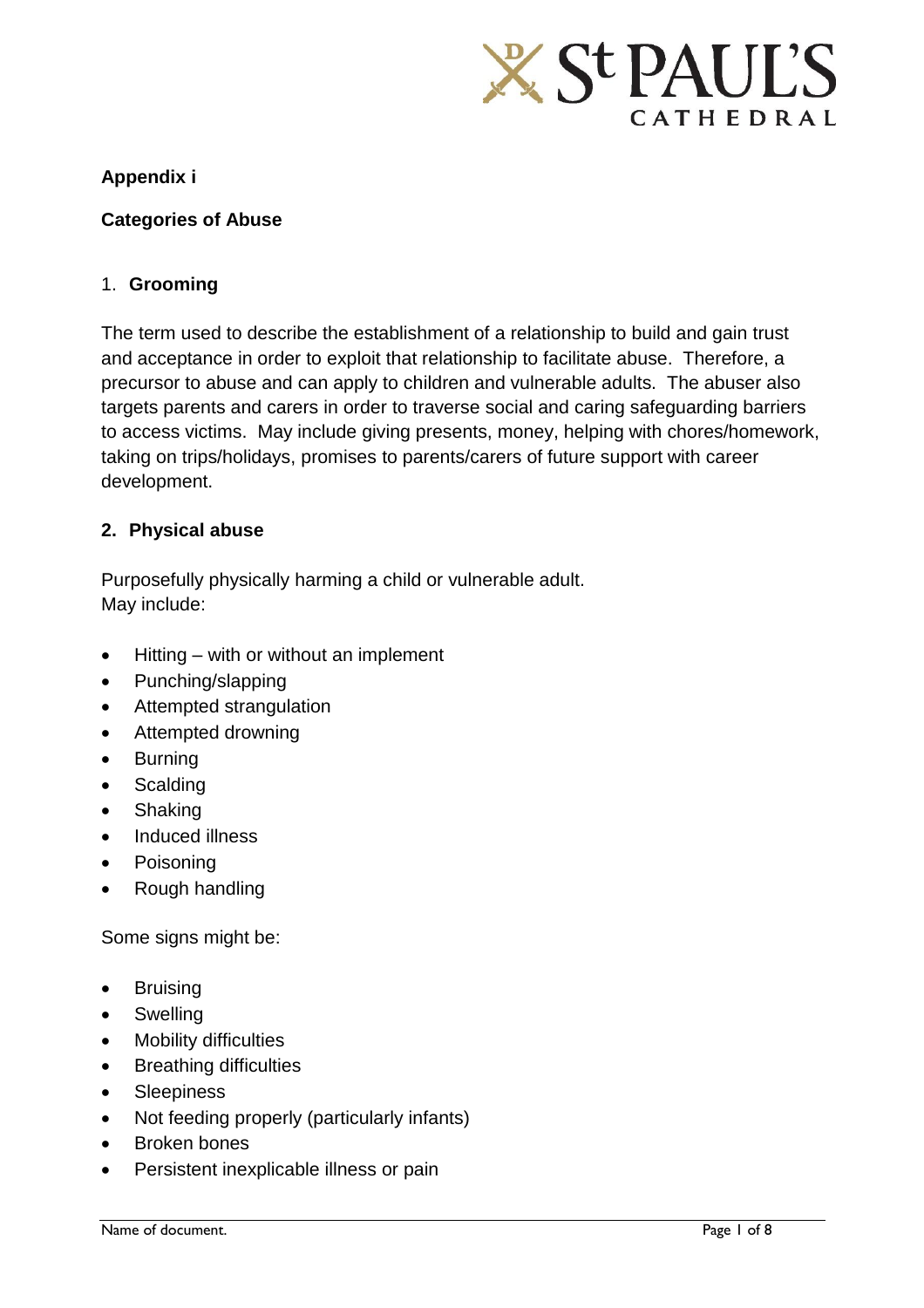# **3. Sexual abuse**

Using a child or a vulnerable adult who cannot give informed consent to gratify adult or peer sexual desires.

May include:

- Rape
- Inappropriate/unwanted touching (sometimes not initially obviously sexual, for example, washing a child or vulnerable adult)
- Taking intimate photographs
- Sexting
- Sexual conversation
- Requesting intimate photographs
- Sending intimate photographs
- Forcing a child or vulnerable adult to perpetrate sexual acts on another person

Some signs might be:

- Pregnancy
- STIs
- Persistent urine infections
- Sore/injured genitalia/anus
- Bruising to stomach, buttocks, inner thighs
- Persistent unresolved stomach ache
- Children understanding sexualised terms or talking about sex
- Young woman hiding used sanitary products
- Withdrawal
- Distress but not having the language (vocabulary or capacity) to articulate the reason
- Eating disorders/changes in eating patterns
- Depression/suicide attempts/other mental health difficulties
- Unexplained cash/expensive items

## 4. **Emotional Abuse**

Persistent denigration or purposeful psychological harm of a child or vulnerable adult. Usually seen alongside physical and sexual abuse. May include: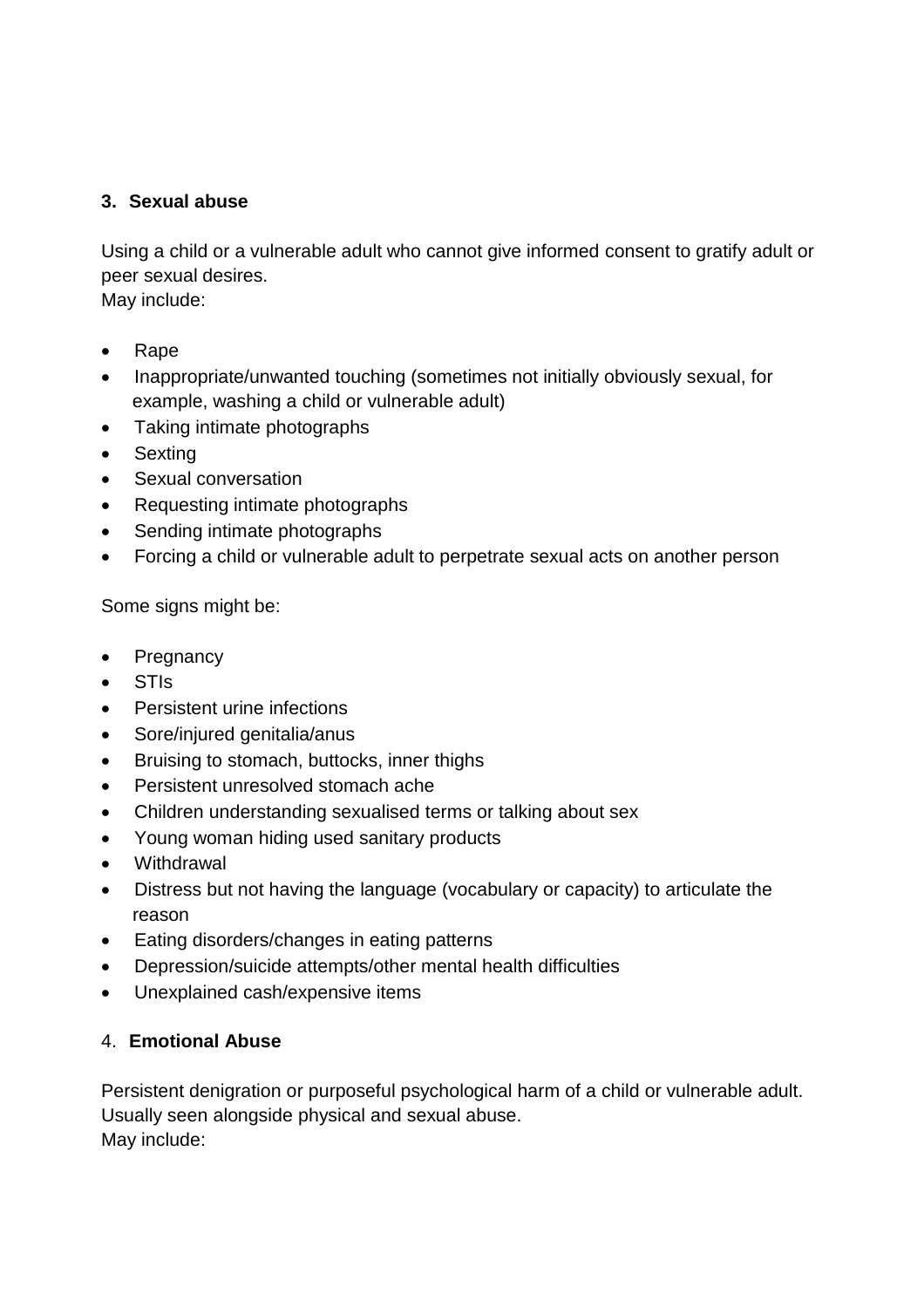

- Threatening words or behaviour
- $\bullet$  Deliberate scaring  $-$  'you do that, you'll die'
- Denigration 'you're stupid, fat, ugly, useless'
- Exposure of harm to another person, e.g. a child witnessing domestic violence
- Being exposed to drug/alcohol abuse
- Social isolation/denying access to peers/friends/support
- Scapegoating
- **•** Humiliation
- Denial of privacy/failure to respect privacy
- Cyber bullying
- Failure to respect cultural or religious needs

Some signs might be:

- Difficulty in forming/maintaining peer friendships
- Anxiety
- Lack of emotional control outbursts
- Insecure attachments (infants and toddlers)

#### **5. Forced Marriage**

A crime in which one or both parties are forced to marry against their will, not the same as an arranged marriage. Can happen to young people or older adults, may take place for religious, cultural or financial reasons, in the UK or abroad. Suspicion that a Forced Marriage has taken place or *might* take place should be discussed with the police.

#### **6. Female Genital Mutilation (FGM)**

A criminal act in which a girl's genitalia are mutilated. FGM is illegal in the UK and some other countries. FGM is not a cultural practice and there is never a medical or other reason for the procedure. Registered professionals who are police, medics, Social Workers or teachers *must* report disclosure of FGM to the police. Can take place at any point during a female's life, from infancy to just before pregnancy. Some signs might be:

- Having difficulty in walking, standing, or sitting, especially after a long holiday abroad
- Urinary incontinence or other bladder difficulties
- Menstrual difficulties
- Being in the toilet an abnormally long time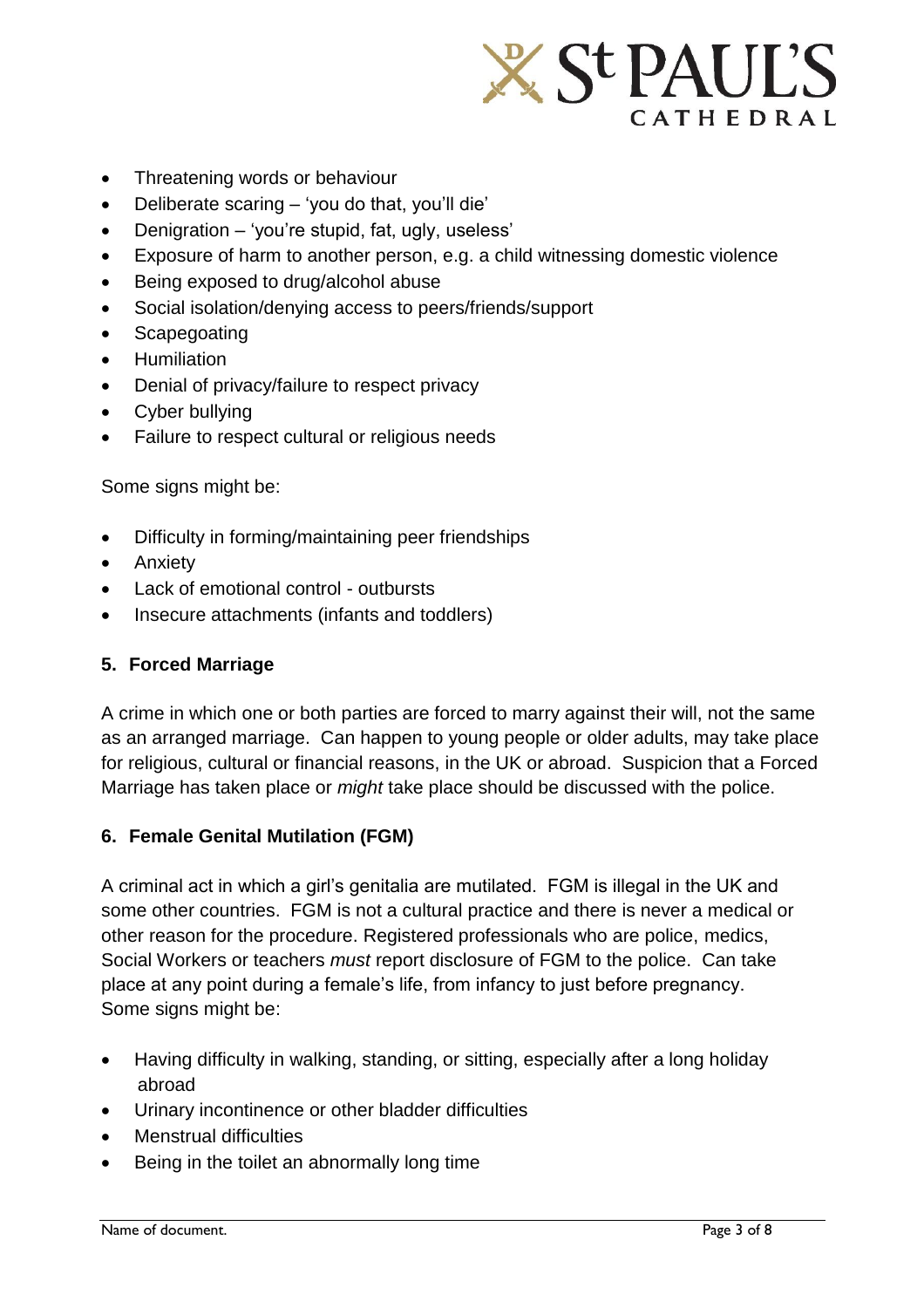- Girls having unexplained, long absence from school
- Girls avoiding PE in school
- Avoiding medical examinations
- Avoiding ante-natal care

# **7. Neglect**

The *ongoing and habitual pattern* of failing to meet the basic care needs of a child or vulnerable adult, or facilitating or not addressing self-neglect in a vulnerable adult. May include:

- Lack of food or inadequate nutrition
- Inadequate clothing e.g. not dressed for cold weather, being over-dressed for warm weather
- Lack of basic hygiene
- Inappropriate or unsafe home environment, e.g. in disrepair, lack of heating
- Lack of medical care e.g. not seeking help for a medical condition or an accident; not administering medication, or not administering as prescribed and directed
- Lack of supervision e.g. a child/vulnerable adult who persistently has unusual accidents, eg because trip hazards are not addressed
- Not facilitating access to education e.g. keeping a child away from school
- Not allowing access to peers/visitors/friends
- Preventing access to hearing-aids/mobility aids/glasses/dentures

Some signs might be:

- Malnourishment/being underweight/being obese
- Under-development (children)
- Being smelly
- Dirty clothing
- Untreated medical conditions, or medication not being consistently administered
- Poor dental hygiene
- Injuries from a pattern of falls/trips/accidents
- Being inappropriately left alone or unattended
- Persistent school absences
- Persistent nappy rash (infants and toddlers), or sores from infrequent changing of incontinence pads (vulnerable adults)
- Not being potty trained (toddlers)
- Poor language/social skills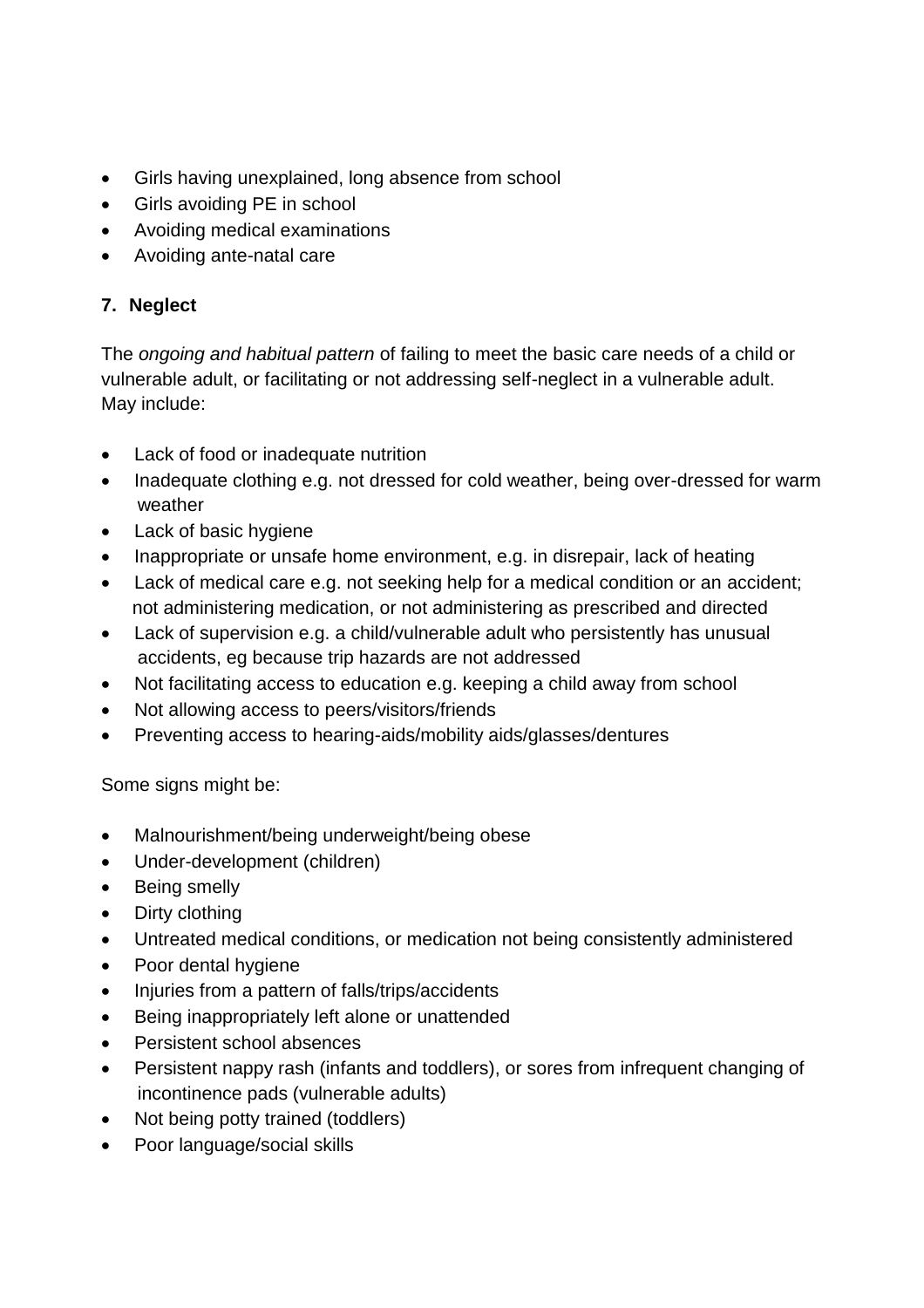

## **8. Child Sexual/Criminal Exploitation, can include trafficking**

Exploiting a child by giving them drugs/money/affection/gang status in return for performing sexual and/or criminal acts, can morph into threats of violence or intimidation. May include:

Sexual activity

- Livestreaming sexual activity
- Sending explicit/intimate photos of themselves
- Carrying drugs around the country
- Other criminality, e.g. shoplifting

Some signs might be:

- Persistent/unexplained periods of absence/going missing
- Sudden possession of expensive goods/cash
- **Pregnancy**
- STIs
- Drug/alcohol misuse
- Secrecy/aggression
- Being arrested
- Gang involvement
- Travelling regularly out of the local area

## **9. Modern Slavery/Forced Labour/Trafficking**

Can happen to children or adults (an adult not normally vulnerable will be considered vulnerable if they are enslaved), UK or abroad, involves being forced to leave their home (on a temporary/daily or permanent basis) and taken into labour against their will. The National Referral Mechanism is a UK nation-wide process, run by the Home Office, for monitoring and referring reports of suspecting trafficking/modern day slavery. Concerns or reports about Modern Slavery/Trafficking are fed into the National Referral Mechanism by designated First Responder organisations. The Cathedral is *not* a First Responder.

May include:

- Sexual abuse/forced prostitution
- Forced manual labour
- Forced criminal activity
- Being used for Benefit fraud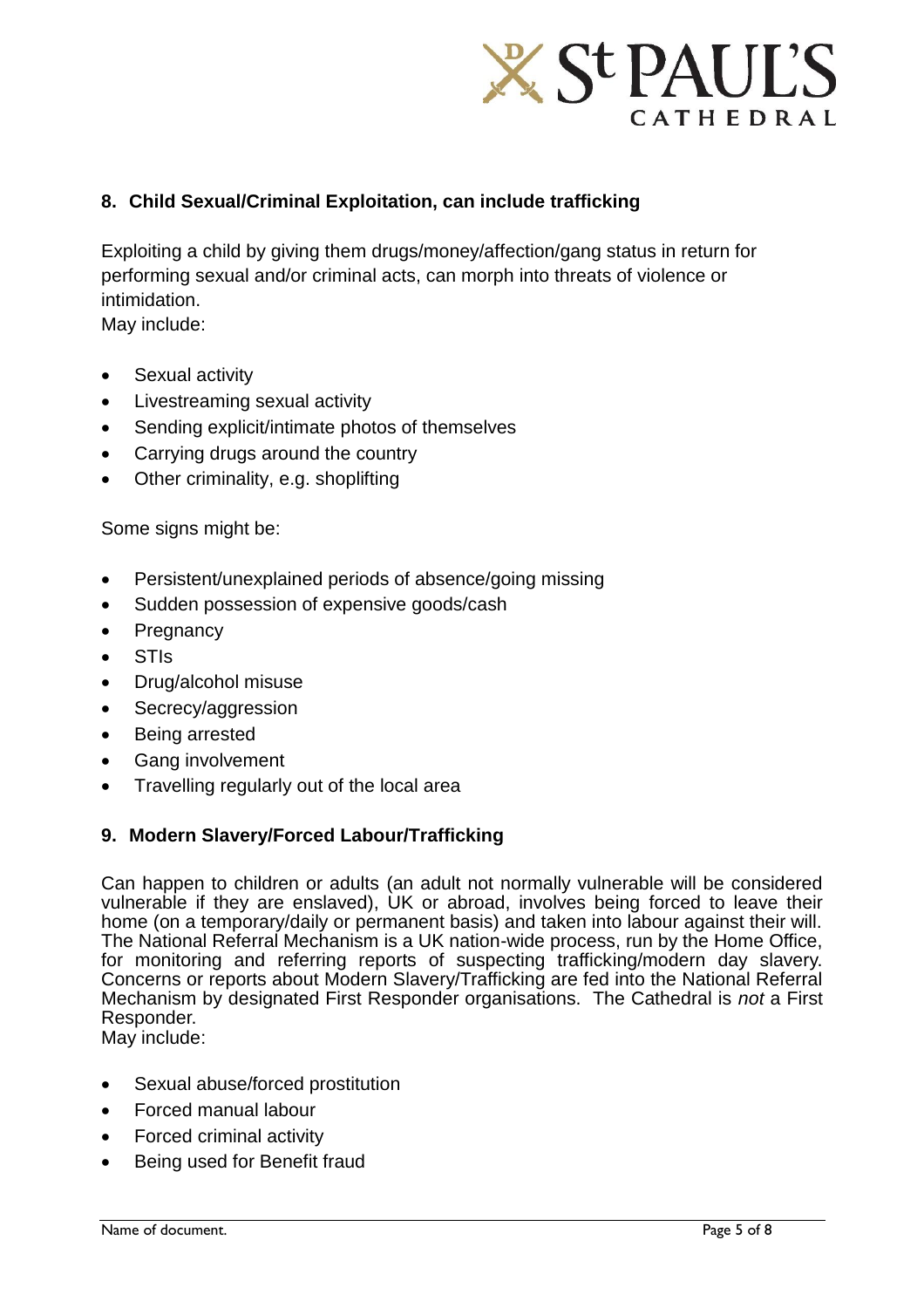- Forced marriage
- Domestic servitude

Some signs might be:

- Unkempt physical appearance e.g. dirty, smelly, unwashed, same clothes every day
- Malnourishment
- Child out of education
- Scared, unable to make eye contact
- Accompanied/watched
- No money, or having to ask someone else for money
- Begging
- Young person/child with an older person, no explanation for relationship
- Fear of authority, especially police
- Not knowing their own address or how to get there
- Limited English, but not presenting as a tourist/visitor and unwilling to give background
- No access to own documents, especially passport
- A regular visitor about whom there have been previous concerns, who suddenly disappears
- Pregnancy/STIs/multiple abortions
- Being collected from and dropped off at work
- Living in a multi-occupied household
- Not adhering to health and safety standards on a work site

## **10. Financial or material abuse**

Usually linked to another form of abuse, for example emotional abuse or coercive control and perpetrated by an intimate partner or close family member. Involves denying or limiting the victim access to their own funds, often leaving them without enough resources for food and basic needs. May include:

- Applying for loans/credit cards in the victim's name
- Theft of money or possessions
- Collecting the victims pension or benefits
- Restriciting access to funds by removing bank cards or digital banking access
- Gambling with family assets
- Misuse of power of attorney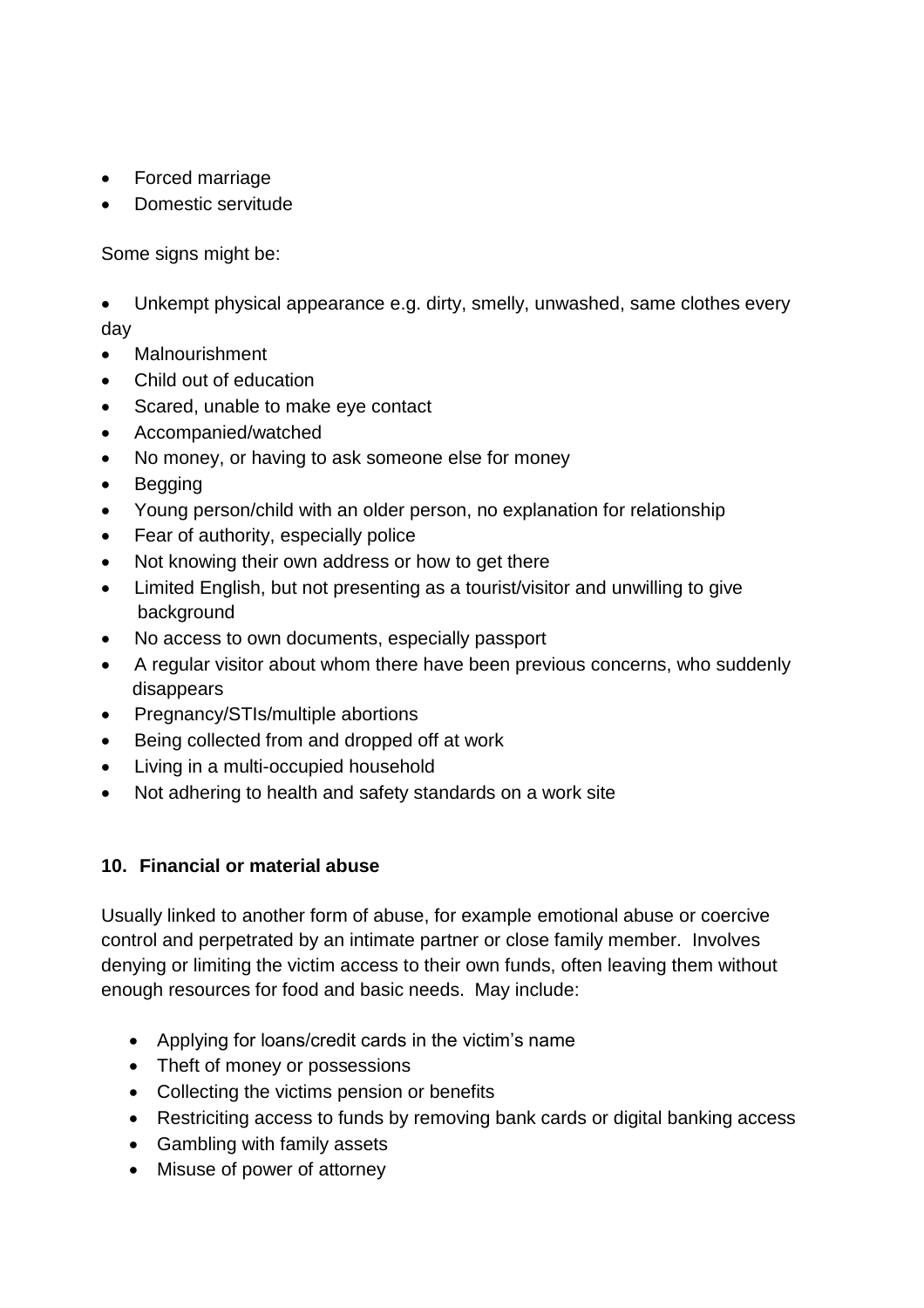

Moving into the victim's home without their consent and against their wishes

Some signs might be:

- Unexplainable debt
- Household bills not being paid/services being disconnected
- Letters from debt collection agencies
- Living environment falling into unexplainable disrepair
- Victim not having purchased basic essentials

#### **11. Organisation or institutional abuse**

Neglect and poor care within an institutional care setting, e.g. a nursing/care home or hospital. May constitute a pattern of treatment or a one-off incident. May include:

- Lack of care plans
- Poor record keeping
- Lack of supervision
- Building and equipment in poor condition or disrepair
- Environment being too cold or too warm
- Poor hygiene
- Inadequate food and nutrition
- Restricting/denying access to visitors
- Not respecting cultural or religious needs
- Not respecting privacy
- Not administering medication, or administering incorrectly
- Not seeking medical advice/support when necessary
- Poor handling practices
- Not promoting independence

Some signs might be:

- Health and wellbeing of residents/patients deteriorating inexplicably
- Residents/patients wearing dirty/smelly clothes, or always wearing the same clothes
- Residents/patients losing weight for no medical reason
- Residents/patients displaying lack of stimulation/being bored
- Residents/patients sustaining inexplicable bruises/sores/cuts